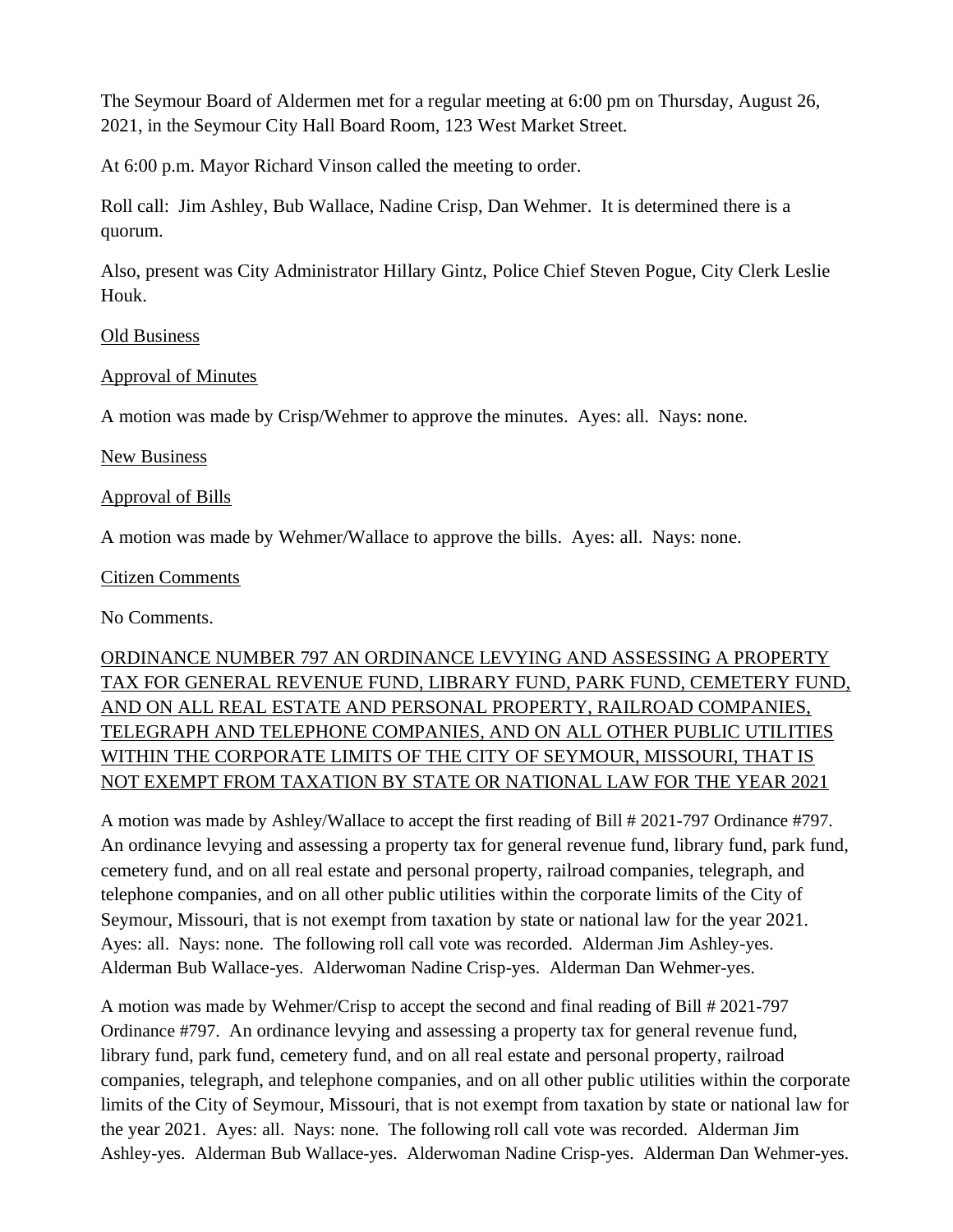# ORDINANCE NUMBER 798 AN ORDINANCE REVISING AND AMENDING SCHEDULE1: SPEED LIMITS OF TITLE III (TRAFFIC CODE) OF SEYMOUR, MISSOURI

A motion was made by Wallace/Ashley to accept the first reading of Bill # 2021-798 Ordinance #798. An ordinance revising and amending schedule I: speed limits of title III (traffic code) of Seymour, Missouri. Ayes: all. Nays: none. The following roll call vote was recorded. Alderman Jim Ashleyyes. Alderman Bub Wallace-yes. Alderwoman Nadine Crisp-yes. Alderman Dan Wehmer-yes.

A motion was made by Wehmer/Crisp to accept the second and final reading of Bill # 2021-798 Ordinance #798. An ordinance revising and amending schedule I: speed limits of title III (traffic code) of Seymour, Missouri. Ayes: all. Nays: none. The following roll call vote was recorded. Alderman Jim Ashley-yes. Alderman Bub Wallace-yes. Alderwoman Nadine Crisp-yes. Alderman Dan Wehmer-yes.

### Budget Amendment

A motion was made by Ashley/Wehmer to amend the presented budget. Ayes: all. Nays: none.

### DNR Sewer Sample Request

City Administrator Hillary Gintz was contacted by DNR requesting the city take sewer samples once a week to be tested for COVID. Typically, by testing sewer samples new COVID variants are discovered 5 days early. A motion was made by Ashley/Wehmer to approve taking the samples for DNR. Ayes: all. Nays: none.

# City Administrator Report

City Administrator Hillary Gintz said the first meeting in September falls on Apple Festival. The Board moved the meeting to September  $7<sup>th</sup>$ . The water fountain will not be opened during Apple Festival. City Administrator Gintz was asked if the safe room can be used for basketball practice. It would be one night a week on Tuesdays. The Board is OK with this. City Administrator Gintz has been looking into text message alerts. The cost is 2,600.00 annually and the first 5,000 messages are free. A motion was made by Crisp/Wehmer to move forward with the text message alerts. Ayes: all. Nays: none. Administrator Gintz was contacted by a company wanting to put in two charging stations for electric vehicles. Lori Chafin would like to put up a parking sign in front of her business that reserves the parking space for her business. The Board is OK with this but if someone parks in the spot the city cannot enforce this.

# Mayor Report

Mayor Richard Vinson commented that Clinton got striped and thanked MODOT for this.

# Aldermen's Report

Alderman Dan Wehmer said a property on North Commercial needs a letter sent for their weeds and junk. The Merchants Association had donated 5,000.00 to the Lee Binley Memorial Park. A sign for the Merchant's Association was priced and it will be 4,200.00. This defeats the purpose of a donation. City Administrator Hillary Gintz said a sign wouldn't be purchased because of the price.